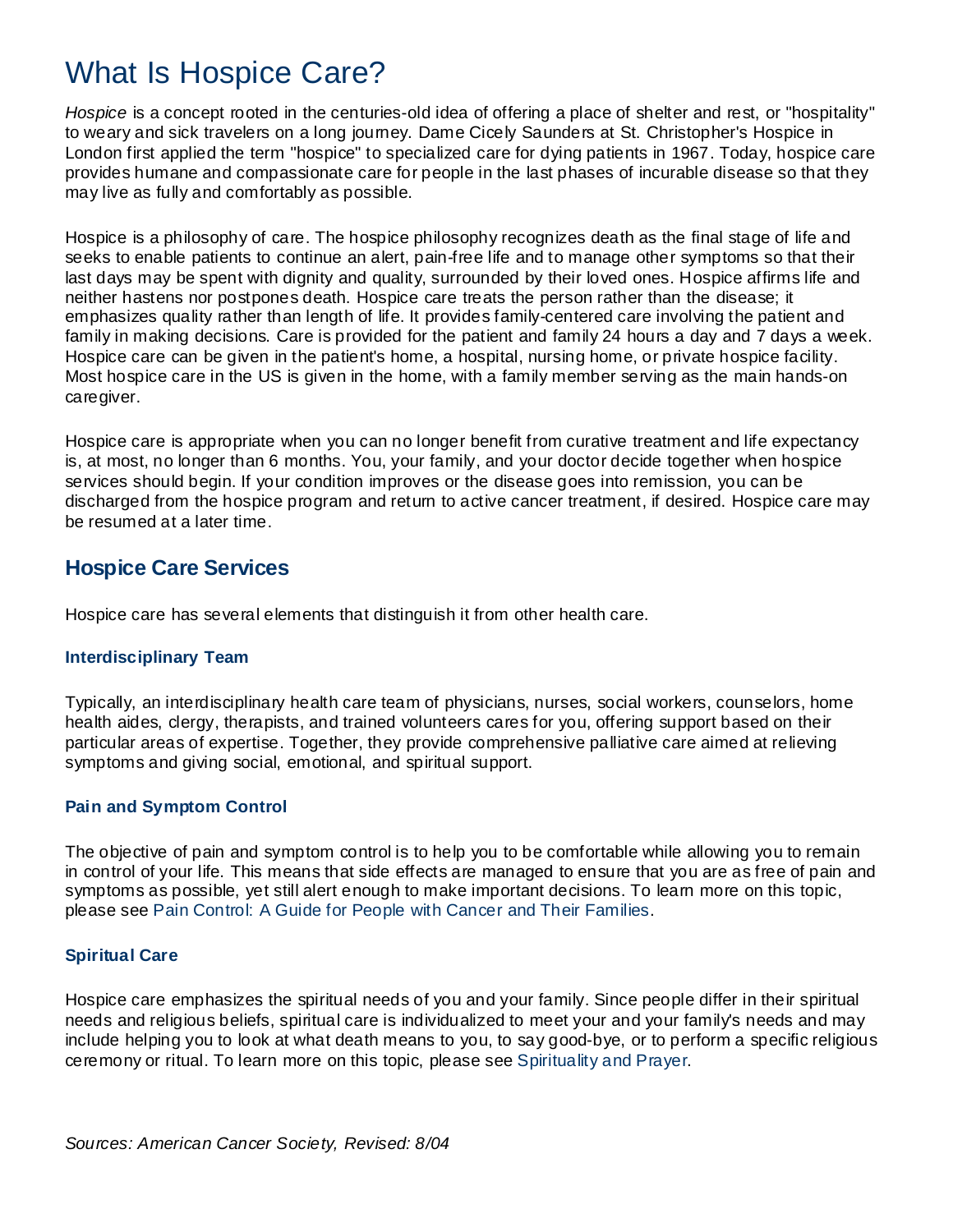#### **Home Care and Inpatient care**

Although hospice care can be centered in the home, it may be necessary to be admitted to a hospital, extended-care facility, or a hospice inpatient facility. The hospice can arrange for inpatient care and will stay involved in your treatment and with the family, resuming in-home care when appropriate. To learn more on this topic, please see Home Care.

#### **Respite Care**

While you are in hospice, your family and caregivers may need some time away from the intensity of care-giving. Hospice service offers them a break through respite care, which is provided in 5-day periods. You will be cared for either in the hospice facility or in contracted beds in nursing homes or hospitals. Families can plan a mini-vacation, attend special events, or simply get much needed rest and recreation at home while you are cared for in an inpatient setting.

#### **Family Conferences**

Through regularly scheduled family conferences, often facilitated by the hospice nurse or social worker, family members can stay informed about your condition and what to expect. Family conferences also provide a chance to share feelings, talk about expectations, and learn about death and the process of dying. Family members can find great support and stress relief through family conferences.

#### **Bereavement Care**

Bereavement is the time of mourning following a loss. The hospice care team works with surviving family members to help them through the grieving process. A trained volunteer, clergy member, or professional counselor provides support to survivors through visits, phone calls, and/or letter contact, as well as through support groups. The hospice team can refer family members and care-giving friends to other medical or professional care if necessary. To learn more on this topic, please see Coping With Grief and Loss: Bereavement Information for Children and Parents.

#### **Volunteers**

Hospice volunteers play an important role in planning and giving hospice care in the US. Volunteers may be health professionals or lay people who provide services ranging from hands-on care to working in the hospice office or fundraising.

#### **Staff Support**

Hospice care involves staff who are empathetic, good communicators and listeners, and who are interested in working with people who have life-threatening illnesses. Yet because the work can be emotionally draining, it is essential that support is available to help staff deal with the work-related stress that they may experience. Ongoing education about the dying process is also an important part of staff support.

#### **Coordination of Care**

The interdisciplinary team coordinates and supervises all care 7 days a week, 24 hours a day. This team is responsible for communicating between the inpatient facility, the home care agency, the physician, and other community professionals, such as pharmacists, clergy, and funeral directors.